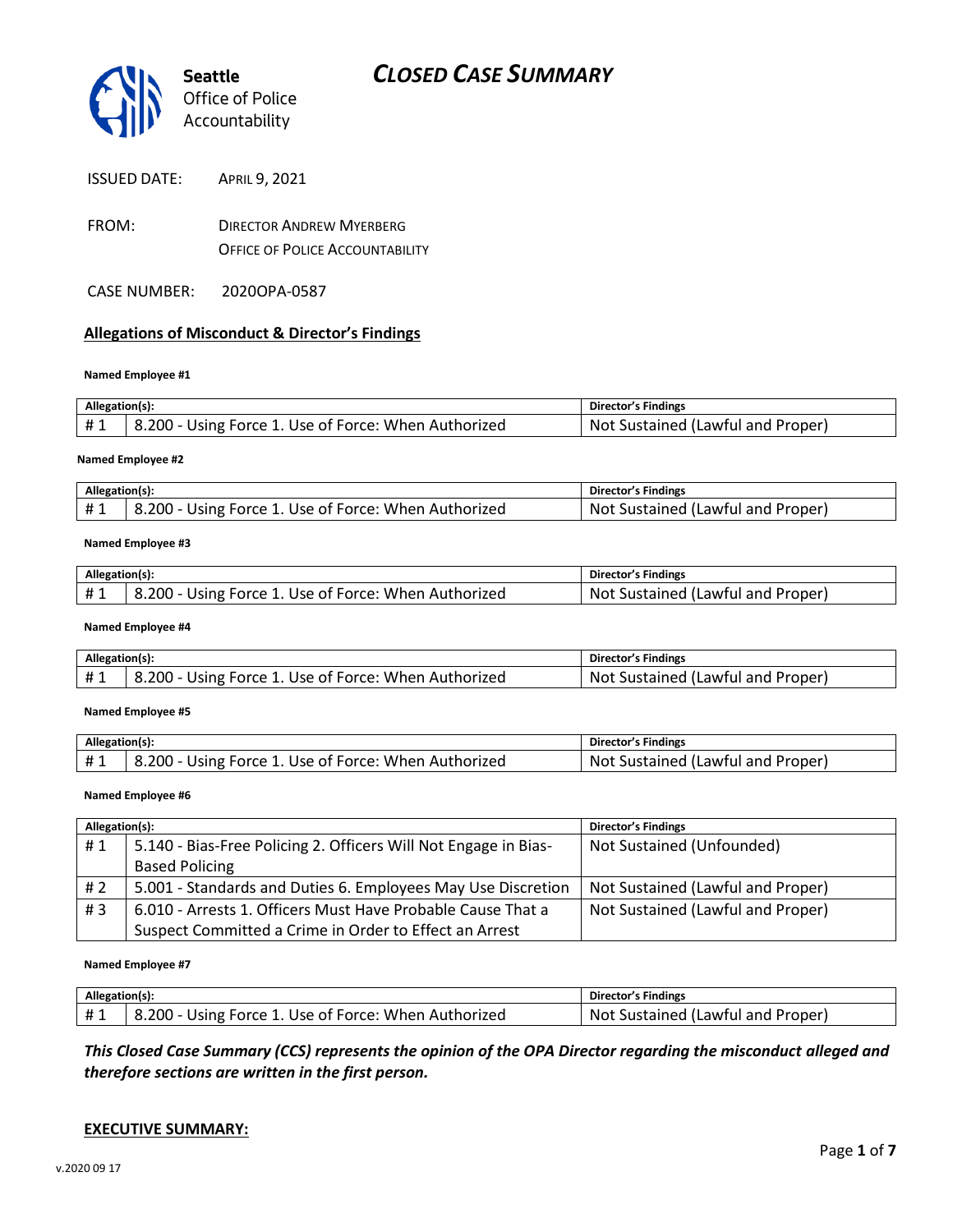v.2020 09 17

*CLOSED CASE SUMMARY*

OPA CASE NUMBER: 2020OPA-0587

Numerous complainants alleged misconduct by the Named Employees during a Labor Day demonstration at the Seattle Police Officer's Guild (SPOG) headquarters. In general, the complaints alleged that officers used excessive force and falsely arrested demonstrators.

### **SUMMARY OF INVESTIGATION:**

This case arises out of the demonstrations that occurred within Seattle and across the nation in the wake of the killing of George Floyd by a Minneapolis police officer. These protests were unprecedented in scope and were directed at law enforcement.

The specific incidents at issue in this case stemmed from a demonstration associated with the group Every Night Direct Demonstration (ENDD) advocating for the disbanding of unions representing police officers. This event, which was advertised on social media, was an un-permitted but pre-planned demonstration for which SPD created an Incident Action Plan (IAP). Under the IAP, a Captain, was designated as the incident commander.

In the IAP, the Captain wrote that, while his intent was to "facilitate free speech and assembly whenever possible, while preserving order and protecting persons and property and to "maintain a minimal police presence at a safe distance to facilitate the protester's lawful conduct," SPD personnel would "respond by identifying, isolating, and arresting the offenders if/when it is safe and feasible so those activities are not allowed to corrupt the lawful conduct of others." The Captain stated that the crowd would only be dispersed if disorder became widespread such that individual enforcement was no longer safe or feasible, or if there was an imminent risk to public safety, including the risk of "significant" property destruction.

The demonstration crowd, which was estimated at approximately 200 people, gathered at the International District light rail station beginning at approximately 4:43 PM on September 7. Over the course of the next hour, the demonstration group marched in an organized fashion south on 4th Avenue toward SPOG headquarters, which is on the west side of 4th Avenue. The protesters marched in a bloc with vehicles in a line in front and behind. Demonstrators were observed with signs, umbrellas, improvised shields and sticks or batons. Some wore all black clothing, helmets, goggles, and backpacks while others dressed in plain clothes.

When the group arrived at SPOG headquarters, there was no visible police presence. Police were deployed in the parking lot behind the SPOG building and a neighboring building, with the intent that they would not interact with the crowd unless required for crowd management or control. A wire fence had been erected around the SPOG building. At approximately 5:53 PM, the crowd fully blocked 4th Avenue South and the front rank of protesters facing the SPOG building deployed umbrellas and grouped in a line across the entrance to the building parking lot. Third party video showed isolated incidents of individuals in the crowd throwing objects and garbage over the wire fence.

SPD's Computer Assisted Dispatch (CAD) report of the incident, which collated updates added to the call's incident number, reflected that, at approximately 6:07 PM, SPD's Intelligence Unit reported that the "signal to act" within the crowd would be a plume of white smoke. At 6:09 PM, Intelligence reported that a male in the crowd wearing tan clothing and a pink bandana possessed approximately twelve Molotov cocktails in a box of Corona beer. OPA's analysis of security video after the fact showed an individual visible at the right of the crowd and carrying a box matching later photographs of the box of Molotov cocktails recovered at the incident scene. This individual was, in fact, wearing a

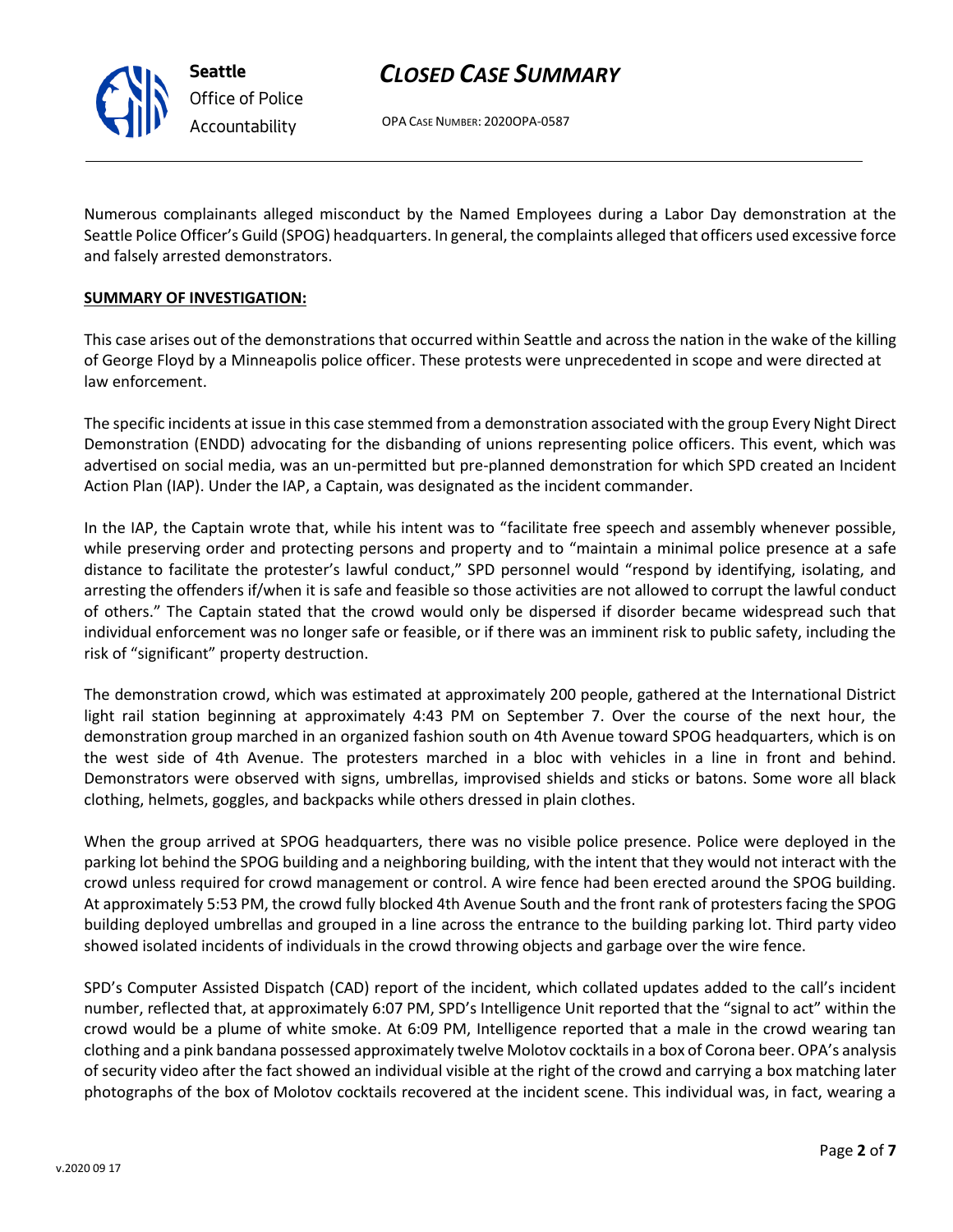

**Seattle** *Office of Police Accountability*

# *CLOSED CASE SUMMARY*

OPA CASE NUMBER: 2020OPA-0587

dark blue or gray hoodie and tan gloves. Two minutes after the report, the call was updated to reflect that there was probable cause to arrest the individual and a targeted arrest was approved by a Lieutenant.

As discussed more fully in the context of 2020OPA-0583, the attempted arrest was unsuccessful and the incident devolved into violence towards police officers and uses of force, including less-lethal tools, in response. As this continued, the decision was made the declare the incident a riot and to disperse the crowd. Dispersal orders were given but not initially complied with. Ultimately, officers began pushing the crowd north.

The Lieutenant who had approved the target arrest described above directed officers, including Named Employee #1 (NE#1), Named Employee #2 (NE#2), Named Employee #5 (NE#5), and Named Employee #6 (NE#6), to a parking lot where some demonstrators remained despite multiple dispersal orders being provided. At this time, NE#6, a Sergeant, observed individuals huddled together in the parking lot. They appeared to NE#6 to be mixing liquids together and had placed umbrellas around themselves in an apparent attempt to block officers' view of what they were doing. NE#6 believed it possible that they were creating Molotov cocktails to throw at officers. This suspicion was heightened by the knowledge that others in the crowd had been believed to possess such improvised explosive devices. Other officers, including Witness Officer #1 (WO#1), also observed the individuals mixing liquids together and had similar concerns that the group was creating Molotov cocktails. NE#6 notified officers of what he was seeing and told them to "step it up." Officers, including the Named Employees and WO#1, approached the group.

WO#1's Body Worn Video (BWV) showed the group huddled together as the officers approached. However, when they noticed the officers, members of the group backed away. WO#1 grabbed onto a female – referred to here as Community Member ("CM") #3 – in an attempt to place her under arrest. She moved backwards and her backpack came open, spilling its contents, which included a spray bottle with liquid inside of it. While WO#1 was doing so, another individual – CM#4 – tried to intervene. CM#4 pushed an officer – Witness Officer #2 (WO#2) – causing her to fall to the pavement and suffer injuries. NE#6 grabbed onto CM#4 and began to arrest him.

At that time, three other individuals – CM#1, CM#2, and CM#5 – approached the officers and moved towards where CM#4 was being arrested by NE#6. As they did so, NE#2 shoved CM#5 back. He did so by pushing out his hands while using his baton positioned horizontally. CM#5 fell backwards and collided with another bicycle officer – Witness Officer #3 (WO#3) – who had ridden over to the disturbance. CM#5 fell to the ground. This collision caused WO#3 to fall off his bicycle and onto the ground. CM#1 was also pushed back by NE#1. When he was pushed, he moved backwards and tripped over WO#3, who was prone on the ground at that time. CM#2 ran over to where WO#3 was lying and kicked him in the head. Named Employee #3 (NE#3) and Named Employee #4 (NE#4), who had since run over to the vicinity, as well as NE#5, took CM#2 down to the ground and placed him under arrest.

The Complainants later alleged that they were arrested for no valid reason and due to their race, as well as that they were subjected to excessive force. This investigation ensued.

## **ANALYSIS AND CONCLUSIONS:**

## **Named Employee #1 - Allegation #1** *8.200 - Using Force 1. Use of Force: When Authorized*

NE#1, NE#3, NE#4, NE#5, and NE#7 all used low levels of force to control individuals who were arrested, in some cases to pull them down to the ground and hold them there, and to handcuff them. None of these officers struck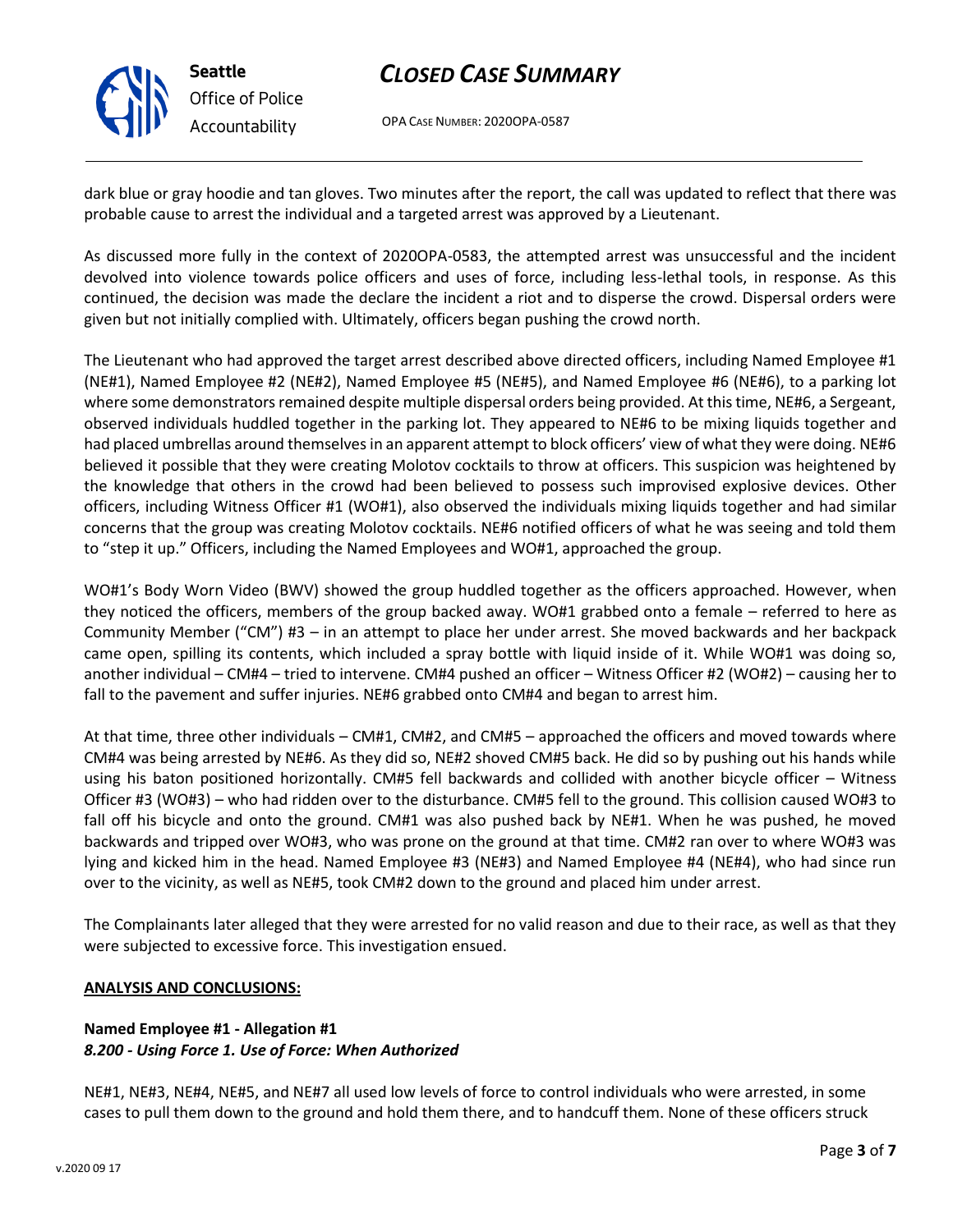

# *CLOSED CASE SUMMARY*

OPA CASE NUMBER: 2020OPA-0587

any of the individuals or used any force that appeared to be purposed to cause injury. As such, their force is reviewed together.

When NE#1 arrived at where the arrests were occurring, he grabbed onto CM#1 and pushed CM#1 away. At that time, CM#1 was moving towards the back of a SWAT officer who was turned away from CM#1 and who was focused on an arrest occurring at his feet. NE#1 also chased after CM#2 in order to arrest him after he kicked WO#3 in the head. NE#1 grabbed onto CM#2's clothing but fell to the ground as CM#2 pulled away.

NE#3, NE#4, and NE#5 all took CM#2 down to the ground when he escaped from NE#1. They held him to the ground as they handcuffed him.

With regard to NE#7, his sole force was comprised of grabbing onto CM#4 and placing him under arrest.

All of this force was reasonable, necessary, and proportional, and, thus, consistent with policy. CM#2 was arrested for obstruction, failure to disperse, and assault on WO#2. Based on a review of the BWV, all of these charges were supported by the evidence. Given this, NE#1, NE#3, NE#4, and NE#5 had the right to arrest him and, in order to do so, to use force if needed. This was even more the case when he escaped from NE#1 and tried to flee the scene. The force used to bring him down to the ground and to control him while he was handcuffed was entirely appropriate. In addition, probable cause also existed to arrest CM#4. NE#7 used de minimis force to control him and to handcuff him. Like the force used by the other Named Employees, NE#7's actions were appropriate. Lastly, NE#1 was permitted to use force to grab a hold of CM#1 and to push him back from officers. The BWV confirmed that, at the time, CM#1 was moving towards an officer who was facing away from him. While CM#1 may not have had any ill intent, NE#1 did not and could not have known this and he was entitled to act to protect another officer from being harmed.

For these reasons, OPA recommends that this allegation be Not Sustained – Lawful and Proper as against NE#1, NE#3, NE#4, NE#5, and NE#7.

Recommended Finding: **Not Sustained (Lawful and Proper)**

## **Named Employee #2 - Allegation #1** *8.200 - Using Force 1. Use of Force: When Authorized*

SPD Policy 8.200(1) requires that force used by officers be reasonable, necessary and proportional. Whether force is reasonable depends "on the totality of the circumstances" known to the officers at the time of the force and must be balanced against "the rights of the subject, in light of the circumstances surrounding the event." (SPD Policy 8.200(1).) The policy lists a number of factors that should be weighed when evaluating reasonableness. (*See id*.) Force is necessary where "no reasonably effective alternative appears to exist, and only then to the degree which is reasonable to effect a lawful purpose." (*Id*.) Lastly, the force used must be proportional to the threat posed to the officer. (*Id*.)

Of all the force used by the Named Employees, NE#2's was the highest level. He used his baton to push CM#5 in her side, causing her to fall backwards and down, knocking into WO#3. His push appeared to have fairly significant momentum behind it and caused CM#5 to fall hard to the ground. While there was no indication that the push caused CM#5 to suffer anything but transitory injuries, it had the potential of doing so.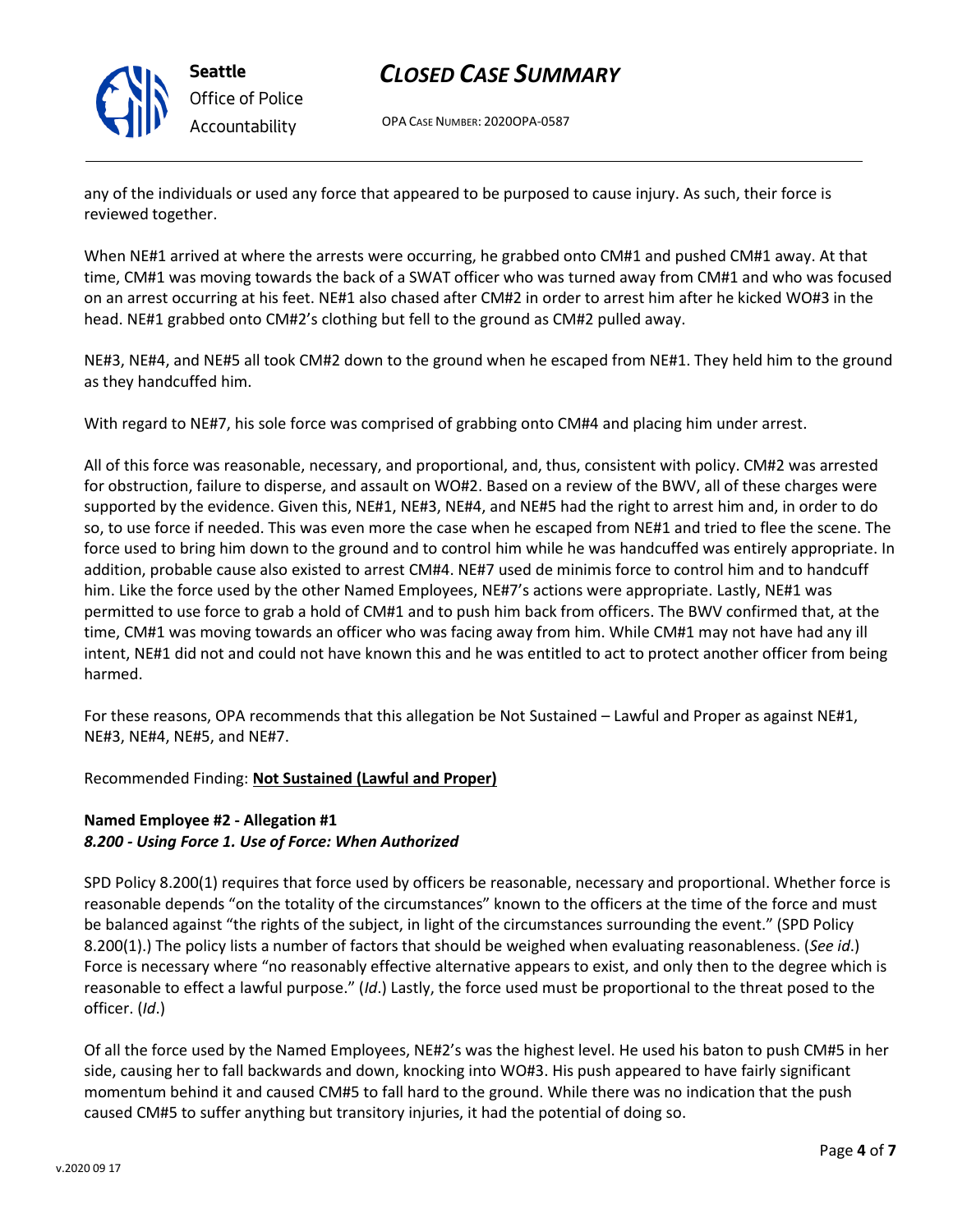In assessing the force, OPA believes it clear based on the BWV that CM#5 was advancing towards CM#4, who was being arrested on the ground. NE#2 pushed her back as she approached. It was reasonable for NE#2 to assume that she was going to try to interfere in the arrest given the events of that day and other protests, as well as due to similar tactics often being employed by demonstrators. As such, OPA has no difficulty finding that the push backwards with the baton, which is a trained tactic, was reasonable and necessary. The closer question is whether it was proportional.

*CLOSED CASE SUMMARY*

OPA CASE NUMBER: 2020OPA-0587

When evaluating proportionality, the overall tenor of the day is important to consider. Notably, there had been numerous incidences of demonstrators subjecting officers to physical violence, including punching officers who tried to make targeted arrests. Moreover, demonstrators had de-arrested individuals on a number of occasions, which placed officers in danger. In addition, when CM#5 approached where CM#4 was being arrested, the scene was chaotic with multiple incidences of demonstrators struggling with officers. This added to the threat that NE#2 perceived. Given the totality of these facts and circumstances and when applying a reasonable officer standard as required, OPA finds that a hard push to move CM#5 away from officers was proportional.

Accordingly, OPA concludes that NE#2's force was consistent with policy and recommends that this allegation be Not Sustained – Lawful and Proper.

### Recommended Finding: **Not Sustained (Lawful and Proper)**

### **Named Employee #3 - Allegation #1** *8.200 - Using Force 1. Use of Force: When Authorized*

**Seattle**

*Office of Police Accountability*

For the same reasons as stated above (*see* Named Employee #1 – Allegation #1), OPA recommends that this allegation be Not Sustained – Lawful and Proper.

Recommended Finding: **Not Sustained (Lawful and Proper)**

### **Named Employee #4 - Allegation #1** *8.200 - Using Force 1. Use of Force: When Authorized*

For the same reasons as stated above (*see* Named Employee #1 – Allegation #1), OPA recommends that this allegation be Not Sustained – Lawful and Proper.

Recommended Finding: **Not Sustained (Lawful and Proper)**

# **Named Employee #5 - Allegation #1**

*8.200 - Using Force 1. Use of Force: When Authorized*

For the same reasons as stated above (*see* Named Employee #1 – Allegation #1), OPA recommends that this allegation be Not Sustained – Lawful and Proper.

Recommended Finding: **Not Sustained (Lawful and Proper)**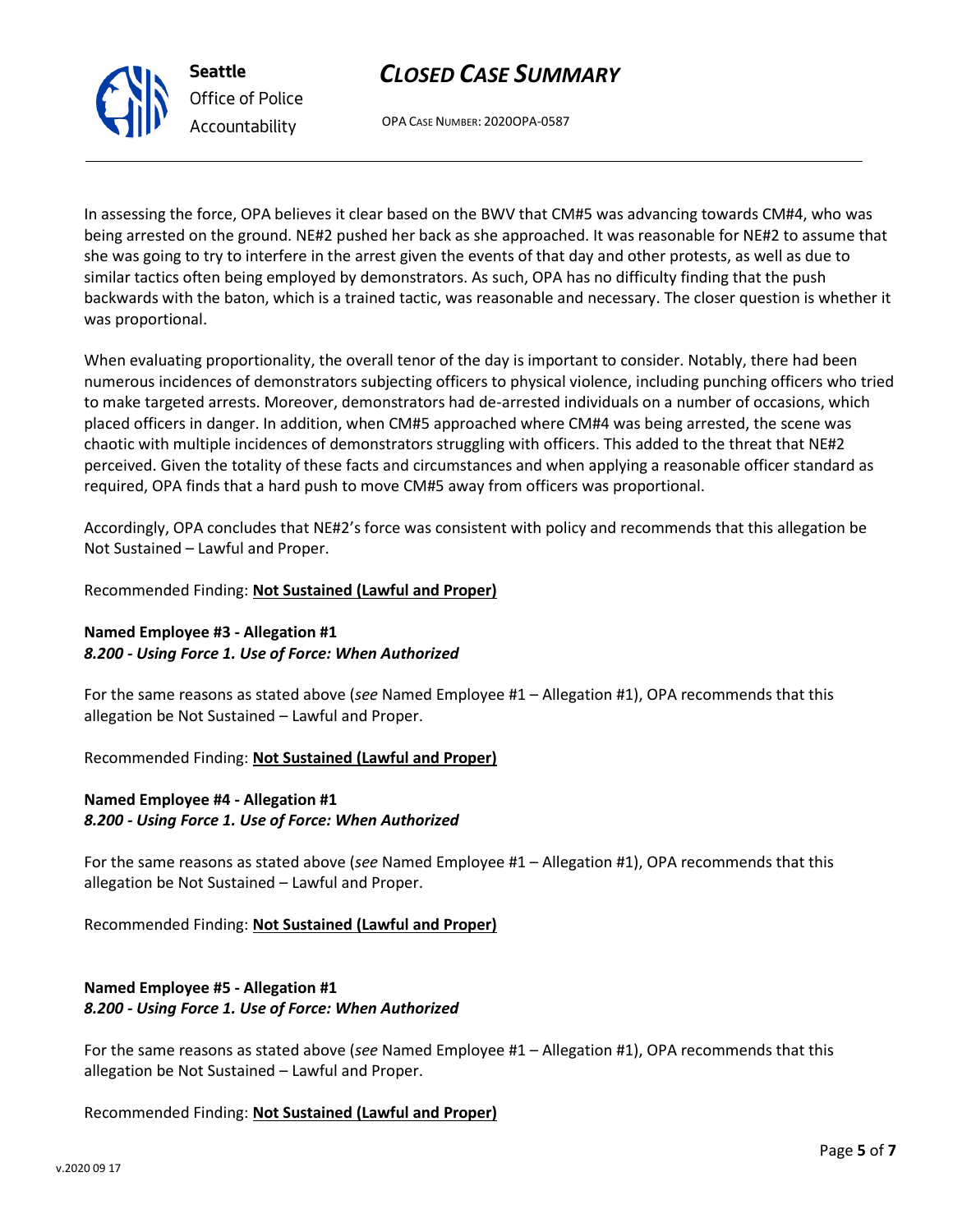OPA CASE NUMBER: 2020OPA-0587

# **Named Employee #6 - Allegation #1** *5.140 - Bias-Free Policing 2. Officers Will Not Engage in Bias-Based Policing*

It was alleged that the individuals that were arrested and subjected to force by the Named Employees were initially targeted by NE#6 based on those individuals' races.

SPD Policy 6.010-POL-1 requires that officers have probable cause to believe that a suspect committed a crime when effectuating an arrest. Stated differently, where an arrest is not supported by probable cause, it violates law and Department policy. Probable cause exists when the facts and circumstances within an officer's knowledge are sufficient in themselves to support a reasonable belief that an offense has been or is being committed.

Based on OPA's review of the BWV, there is no indication that bias played any role in the arrests and the force used by officers. To the contrary, the BWV clearly indicated that NE#6 initially directed officers to take action because he felt that the individuals were mixing Molotov cocktails. Moreover, force was then used to take individuals into custody who either took steps to intervene in arrests or who assaulted officers. Accordingly, OPA finds no evidence of bias and recommends that this allegation be Not Sustained – Unfounded.

### Recommended Finding: **Not Sustained (Unfounded)**

**Seattle**

*Office of Police Accountability*

# **Named Employee #6 - Allegation #2** *5.001 - Standards and Duties 6. Employees May Use Discretion*

As indicated in SPD Policy 5.001-POL-6, "[e]mployees are authorized and expected to use discretion in a reasonable manner consistent with the mission of the department and duties of their office and assignment." This policy further states that "[t]he scope of discretion is proportional to the severity of the crime or public safety issue being addressed." (SPD Policy 5.001-POL-6.)

When evaluating demonstration cases, OPA has expressed concerns with situations where officers made misdemeanor arrests without considering the possible escalatory result (*see* 2020OPA-0582). However, in this case, the conduct that prompted the officers to take action was not a misdemeanor, it was a possible felony – the mixing of Molotov cocktails. If true, it also presented a significant danger to officers and property. Moreover, it was not just NE#6 who believed that this was what the individuals were doing. WO#1, who also observed the individuals' conduct, had the same concerns.

Given this, even though it was likely that contacting and arresting these individuals would be escalatory, the risk was outweighed by the need to stop their perceived conduct. Accordingly, and based on the information available to NE#6 during this fast-evolving situation, OPA finds that the decisions he made did not constitute an abuse of his discretion.

Accordingly, OPA recommends that this allegation be Not Sustained – Lawful and Proper.

Recommended Finding**: Not Sustained (Lawful and Proper)**

**Named Employee #6 - Allegation #3**